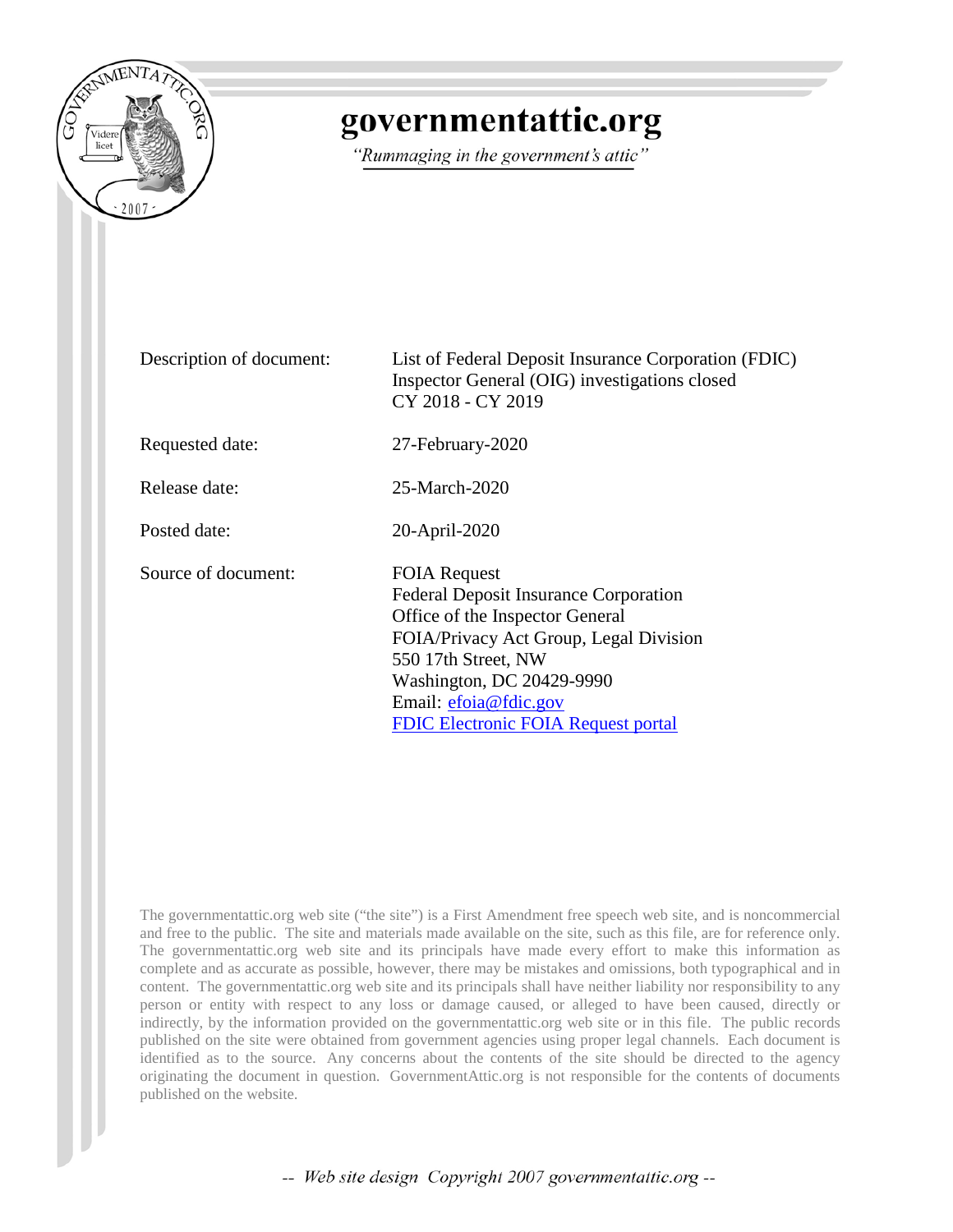March 25, 2020

## RE: FDIC FOIA Log Number 20-0151

This letter is in response to your February 27, 2020 Freedom of Information Act (FOIA) request seeking:

[A] copy of the listing of Inspector General investigations closed during calendar years 2018 and 2019. [T]his list would contain at minimum the case number, the date opened and closed, the subject matter of the investigation, and the investigation category.

We have processed your request in light of the requirements of the FOIA and the FDIC's FOIA regulations.<sup>1</sup> We are granting your request in part and have enclosed a copy of the records, consisting of 11 pages, which are being disclosed to you. The information withheld is exempt from disclosure under FOIA Exemptions 4, 6, and  $(7)(C)$ , 5 U.S.C. §§ 552 (b)(4), (b)(6), and  $(b)(7)(C).<sup>2</sup>$ 

You may contact me by email at mtoland@fdic.gov or by telephone at 703-562-2705, for any further assistance and to discuss any aspect of this part of your request. You may also contact our FOIA Public Liaison, FDIC Ombudsman M. Anthony Lowe, by email at MLowe@fdic.gov or telephone at 312-382-7552. Additionally, you may contact the Office of Government Information Services (OGIS) at the National Archives and Records Administration to inquire about the FOIA mediation services they offer. The contact information for OGIS is as follows: Office of Government Information Services, National Archives and Records Administration, 8601 Adelphi Road-OGIS, College Park, Maryland 20740-6001, email at ogis@nara.gov; telephone at 202-741-5770; toll free at 1-877-684-6448; or facsimile at 202-741-5769.

If you are not satisfied with the response to this request, you may administratively appeal by writing to the FDIC's General Counsel. Your appeal must be postmarked or electronically

<sup>1</sup> The FDIC's FOIA regulations and FOIA Fee Schedule are available on our website at the Freedom of Information Act (FOIA) Service Center, https://www.fdic .gov/about/freedom/index.html.

<sup>2</sup>Exemption 4 permits the withholding of trade secrets, and confidential or privileged commercial or financial information obtained from a person. Exemption 6 Exemption 6 permits the withholding of personnel and medical files and similar files the disclosure of which would constitute a clearly unwarranted invasion of personal privacy. Exemption 7(C) provides protection for law enforcement information the disclosure of which "could reasonably be expected to constitute an unwarranted invasion of personal privacy."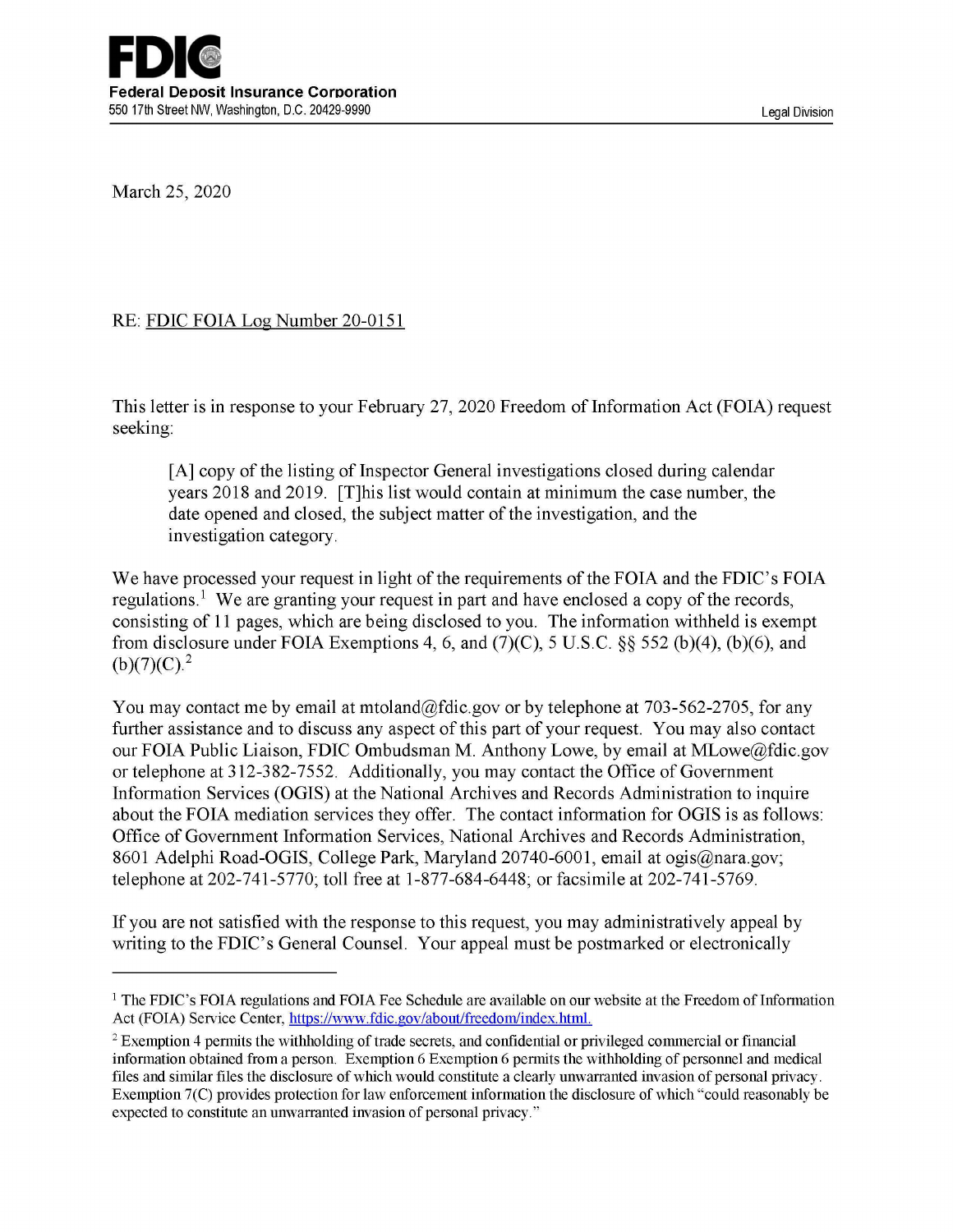FOIA Request 20-0151 March 25, 2020

transmitted within 90 days of the date of the response to your request. Your appeal should be addressed to the FOIA/PA Group, Legal Division, FDIC, 550 17th Street, NW, Washington, D.C. 20429. Please refer to the log number and include any additional information that you would like the General Counsel to consider.

Sincerely,

/Signed/

Michael J. Toland, Ph.D. Government Information Specialist FOIA/Privacy Act Group

Enclosure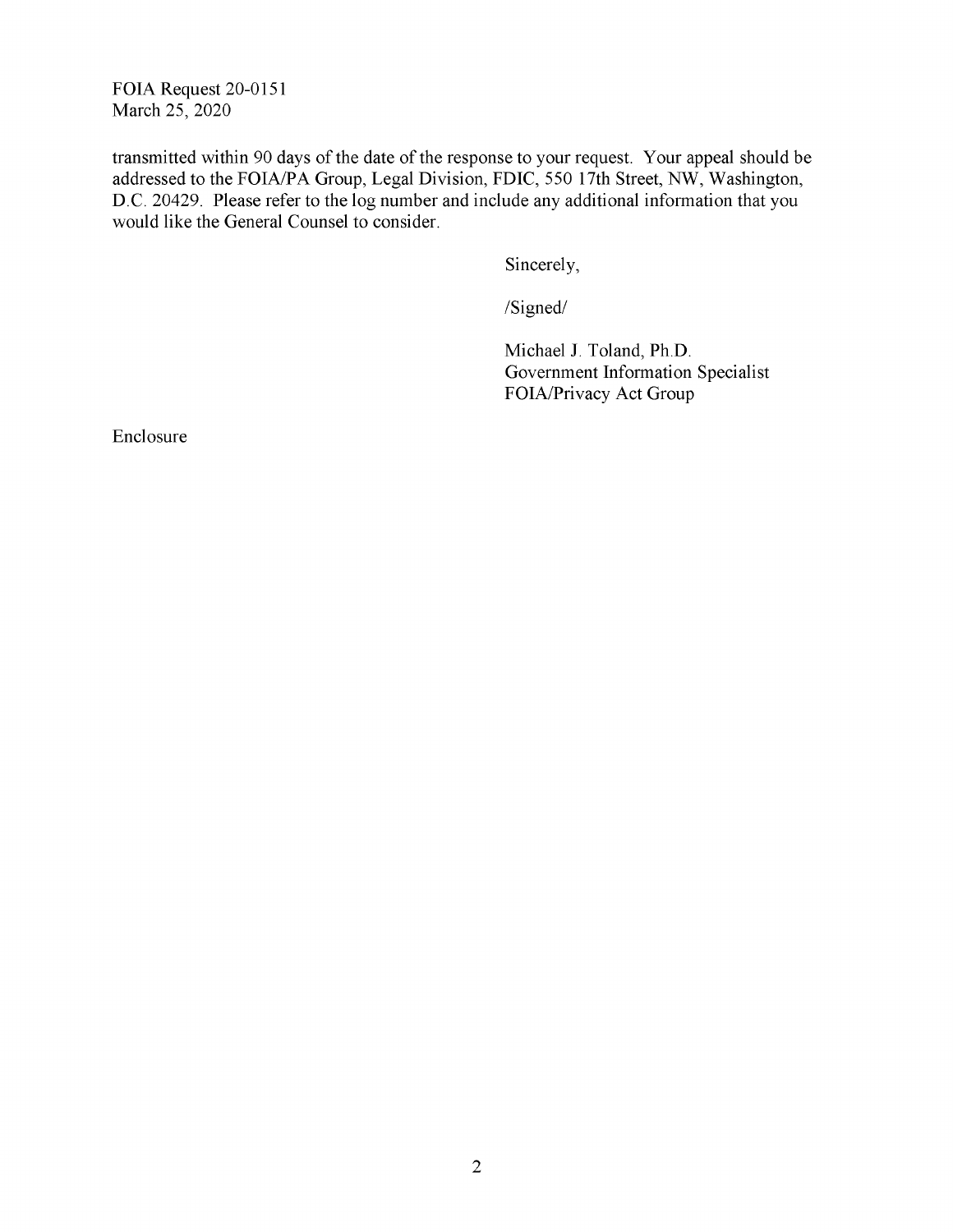## Investigations closed between 01-01-2018 and 12-31-2019

| <b>Type</b>   | Case Number | Title                                                                                                                                 | Open Date  | <b>Closed Date</b> |
|---------------|-------------|---------------------------------------------------------------------------------------------------------------------------------------|------------|--------------------|
| Investigation | A-2010-0089 | Bank Fraud by Officers at FDIC<br>Supervised Institution, (b) (4), (b) (7)<br>(C)                                                     | 09/27/2010 | 05/09/2019         |
| Investigation | A-2011-0004 | Bank Fraud by Officers at FDIC<br>Supervised Institution, Premier<br>Community Bank, Crestview, FL                                    | 01/21/2011 | 05/14/2018         |
| Investigation | A-2012-0023 | Fraud by Executives and Investors at<br>FDIC Supervised Institutions, Bank of<br>Ashville and Pisgah Community Bank,<br>Asheville, NC | 08/13/2012 | 03/29/2019         |
| Investigation | A-2013-0006 | Bank Customer, (b) (4), (b)<br>(FDIC<br>Supervised), Raleigh, NC; Bank Fraud                                                          | 03/14/2013 | 09/30/2019         |
| Investigation | A-2013-0007 | Loan Origination Fraud at FDIC<br>Supervised Institution, (b) (4), (b)<br>$\left( 7\right)$ $\left( 0\right)$ , $\left( b\right)$     | 03/14/2013 | 04/11/2019         |
| Investigation | A-2013-0020 | Employee Misconduct - Disclosure on Non 06/23/2014<br>Public Information; Tampa, FL                                                   |            | 01/26/2018         |
| Investigation | A-2014-0002 | Bank Fraud by Officers at FDIC<br>Supervised Financial Institution,                                                                   | 06/23/2014 | 03/29/2019         |
| Investigation | A-2015-0003 | Bank Fraud, (b) (4), (b) (7)(C),                                                                                                      | 03/13/2015 | 03/29/2019         |
| Investigation | A-2015-0006 | Fraud of Bank Employee at FDIC Insured<br>Institution; (b) (4), (b) $(7)(C)$ , (b) $(6)$                                              | 09/28/2015 | 02/15/2018         |
| Investigation | A-2015-0012 | Bank Fruad by Executive,<br>$(4)$ , $(D)$ $(7)(C)$ , $(D)$ (                                                                          | 03/29/2016 | 06/19/2018         |
| Investigation | A-2016-0002 | SBA Loan Fraud, (b) (4), (b) (7)(C), (b) (6)                                                                                          | 01/12/2016 | 03/29/2019         |
| Investigation | A-2016-0005 | Life Insurance Fraud Involving FDIC<br>Insured Institutions,<br>o) (4), (b) (7)(C), (b) (                                             | 03/04/2016 | 03/01/2019         |
| Investigation | A-2016-0008 | Account Structuring by Customers at an<br>FDIC Insured Institution,<br>Atlanta, GA                                                    | 02/03/2016 | 03/29/2019         |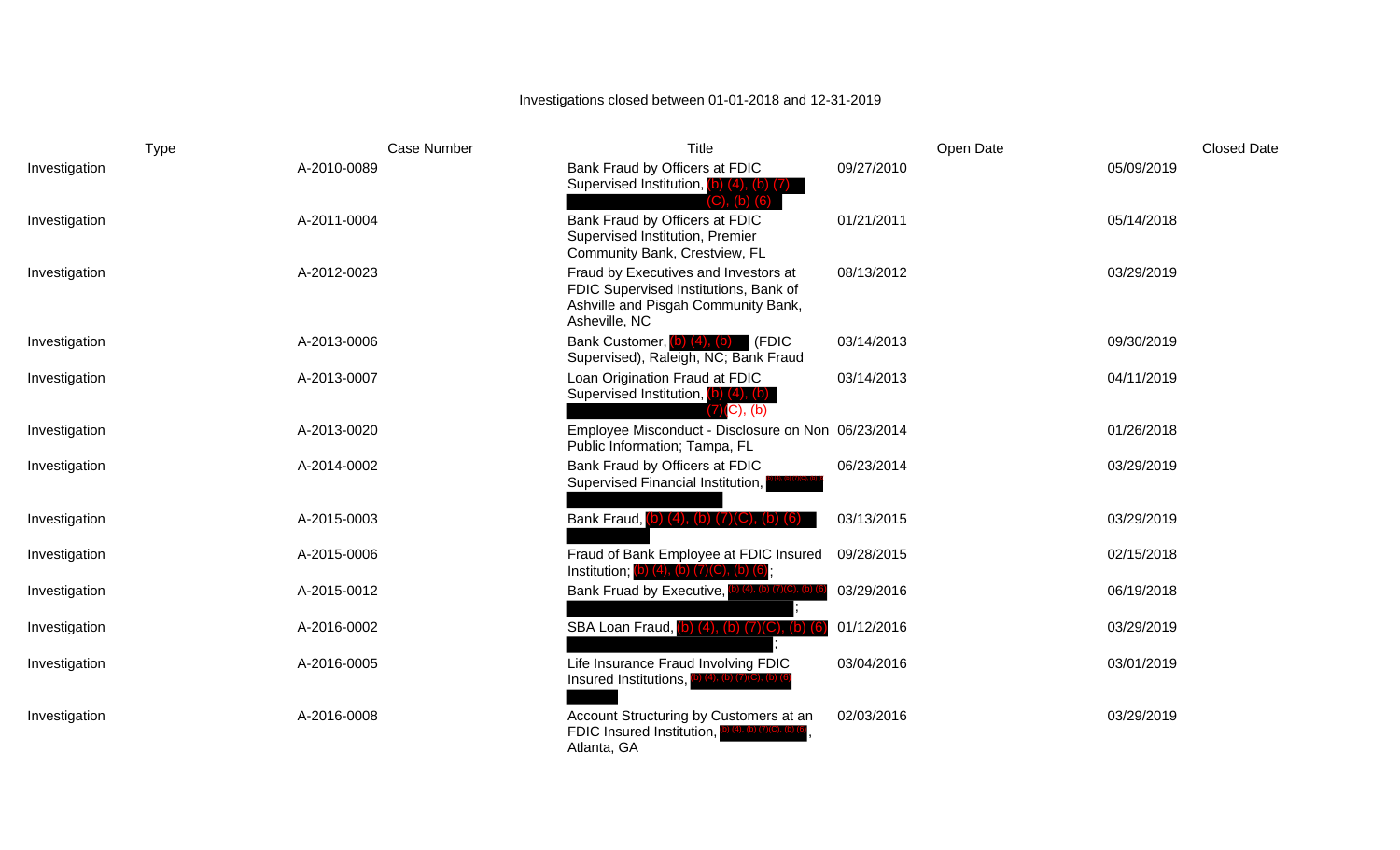|               | <b>Type</b> | Case Number          | <b>Title</b>                                                                                                               | Open Date  | <b>Closed Date</b> |
|---------------|-------------|----------------------|----------------------------------------------------------------------------------------------------------------------------|------------|--------------------|
| Investigation | A-2016-0010 |                      | $(4)$ , (b) $(7)(C)$ , (b) $(6)$ (FDIC Insured<br>Institution), Miami, FL: Bank Fraud                                      | 02/11/2016 | 10/01/2018         |
| Investigation | A-2016-0012 | <b>FDIC</b><br>Fraud | Examiner: Travel Voucher 03/21/2016                                                                                        |            | 03/29/2019         |
| Investigation | A-2016-0014 |                      | <b>FDIC Supervised</b><br>Institution); Bank Employee Theft:                                                               | 06/16/2016 | 03/29/2019         |
| Investigation | A-2016-0015 |                      | Title Company Embezzlement, Atlanta, GA 04/07/2016                                                                         |            | 07/31/2018         |
| Investigation | A-2016-0018 |                      | Fraud by Bank Executive at FDIC Insured 06/09/2016<br>Institution, Coastal Bank and Trust,<br>Jacksonville, NC             |            | 03/29/2019         |
| Investigation | A-2016-0019 |                      | Self-Dealing by former Bank Executive at<br>FDIC Supervised Institution,                                                   | 06/17/2016 | 12/13/2019         |
| Investigation | A-2016-0022 |                      | Employee Misconduct - Credit Card Kiting, 08/11/2016<br>Charlotte, NC                                                      |            | 07/31/2018         |
| Investigation | A-2017-0001 |                      | Fraud by Bank Employee at FDIC<br>Supervised Institution; $(b)$ (4), (b) (7)(C), (b) (6                                    | 01/18/2017 | 03/26/2018         |
| Investigation | A-2017-0002 |                      | Mortgage Fraud at Multiple FDIC Insured<br>Intituions - Miami, FL                                                          | 03/16/2017 | 03/29/2019         |
| Investigation | A-2017-0004 |                      | $(4)$ , (b) $(7)(C)$ , (b) $(6)$ (FDIC Supervised<br>Institution); Bank Fraud,                                             | 05/25/2017 | 05/11/2018         |
| Investigation | A-2017-0005 |                      | FDIC Supervised), Suffolk,<br>VA: Bank Fraud                                                                               | 06/06/2017 | 09/19/2018         |
| Investigation | A-2018-0001 |                      | Cases 2018                                                                                                                 | 01/26/2018 | 01/26/2018         |
| Investigation | A-2018-0004 |                      | Bank Insider;<br>Embezzlement                                                                                              | 06/25/2018 | 06/20/2019         |
| Investigation | A-2019-0001 |                      | Case Opened in Error                                                                                                       | 01/15/2019 | 01/15/2019         |
| Investigation | C-2009-0014 |                      | Former Loan Officer, SBA Loan Scheme,<br>$(4)$ , (b) $(7)(C)$ , (b) $(6)$ (FDIC<br>Supervised Institution), Schaumburg, IL | 10/05/2009 | 04/18/2019         |
| Investigation | C-2012-0024 |                      | Bank Fraud, Bank Officers, FDIC<br>Supervised Institution, Premier Bank,<br>Chicago, IL                                    | 08/02/2012 | 09/27/2019         |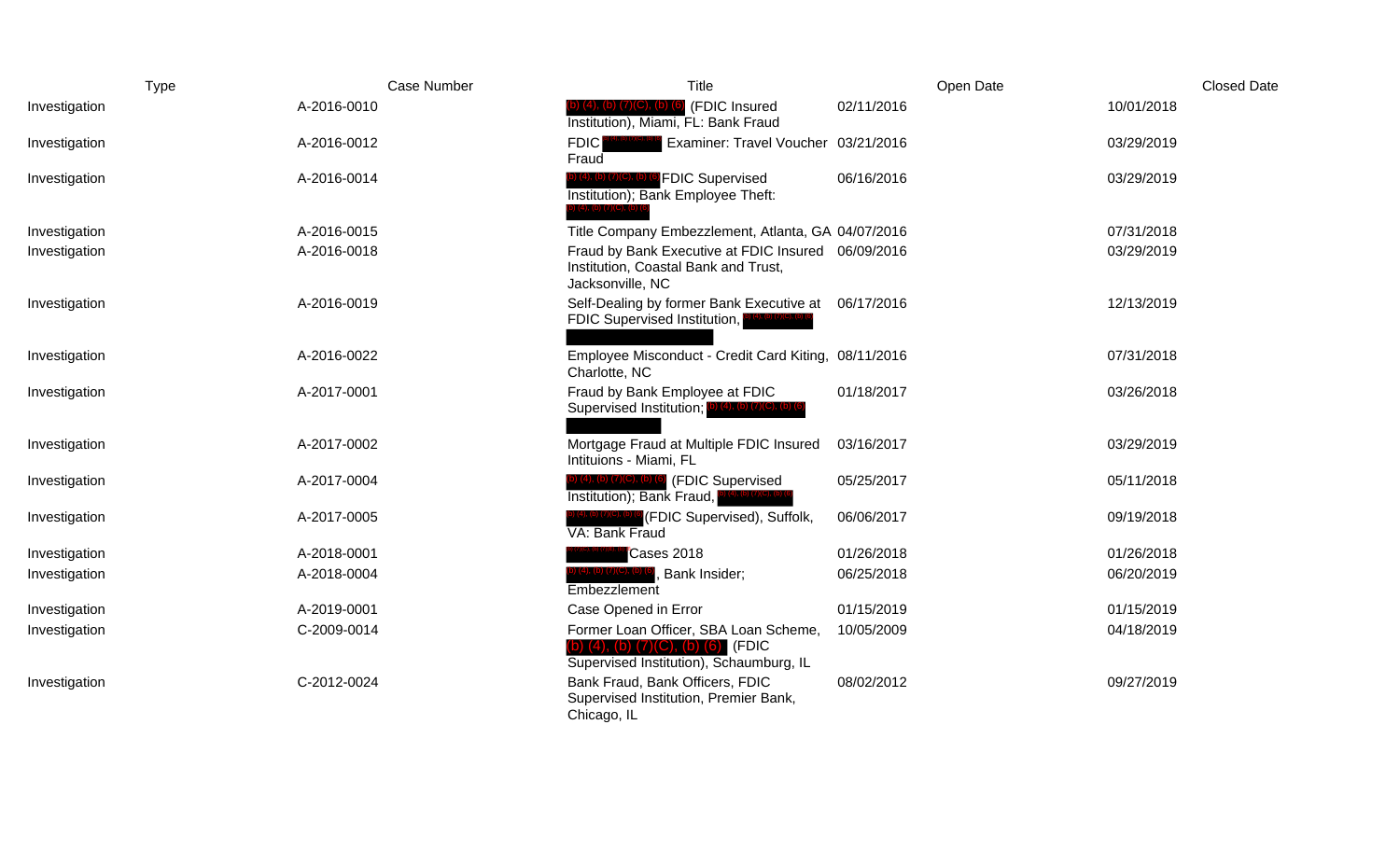| Type          | Case Number | <b>Title</b>                                                                                                                   | Open Date  | <b>Closed Date</b> |
|---------------|-------------|--------------------------------------------------------------------------------------------------------------------------------|------------|--------------------|
| Investigation | C-2013-0024 | Former Directors, Embezzlement and<br>Bank Fraud at FDIC Supervised<br>Institution, $(b)$ (4), $(b)$ (7)(C), $(b)$ (6)         | 08/07/2013 | 09/04/2018         |
| Investigation | C-2013-0034 | False Bank Notes and Check Kiting,<br>b) (4), (b) $(7)(C)$ , (b) (6) (FDIC<br>Supervised) (Central District of Illinois)       | 06/11/2014 | 12/09/2019         |
| Investigation | C-2014-0016 | Commercial Loan Fraud, (b) (4), (b) (7)(C), (b) (f)<br>(FDIC Supervised) (Central<br>District of Illinois)                     | 09/16/2014 | 01/18/2019         |
| Investigation | C-2014-0019 | Loan Fraud/Embezzlement,<br>(FDIC Supervised) (Northern District of<br>Indiana)                                                | 06/23/2014 | 05/22/2018         |
| Investigation | C-2014-0028 | Bank Manipulations by VP of Lending at a 08/18/2014<br><b>FDIC Supervised Institution;</b>                                     |            | 02/02/2018         |
| Investigation | C-2014-0035 | Mortgage Fraud/Bank Fraud, Various<br>Banks (Northern District of Indiana)                                                     | 11/12/2014 | 06/29/2018         |
| Investigation | C-2014-0044 | Residential and Commercial Loan Fraud,<br>$(4)$ , (b) $(7)(C)$ , (b) $(6)$                                                     | 12/19/2014 | 09/24/2019         |
| Investigation | C-2014-0045 | Embezzlement/Bank Fraud,<br><b>Bank (FDIC Supervised)</b>                                                                      | 12/22/2014 | 10/22/2019         |
| Investigation | C-2015-0003 | Forgery of $^{(b) (4), (b) (7)(C), (b) (6)}$ Name for<br>Commercial Loan Fraud,<br>(FDIC Supervised),<br>Schaumburg, IL        | 08/10/2015 | 01/08/2019         |
| Investigation | C-2015-0005 | Public Corruption/Bank Fraud,<br>Bank (FDIC Supervised) (Central District<br>of Illinois)                                      | 03/25/2015 | 03/11/2019         |
| Investigation | C-2015-0013 | SBA Loan Fraud, Loan Originator, Small<br><b>Business Lender</b>                                                               | 03/18/2016 | 04/19/2019         |
| Investigation | C-2015-0024 | Bank Fraud Conspiracy, Bank Officer and<br>Customer, (b) (4), (b) $(7)(C)$ , (b) $(6)$ (FDIC<br>Supervised), Winston Salem, NC | 02/22/2016 | 08/20/2018         |
| Investigation | C-2016-0001 | Misuse of Position by a former Financial<br>Advisor at a FDIC Insured Institution;<br>Kankakee, IL                             | 01/07/2016 | 03/01/2018         |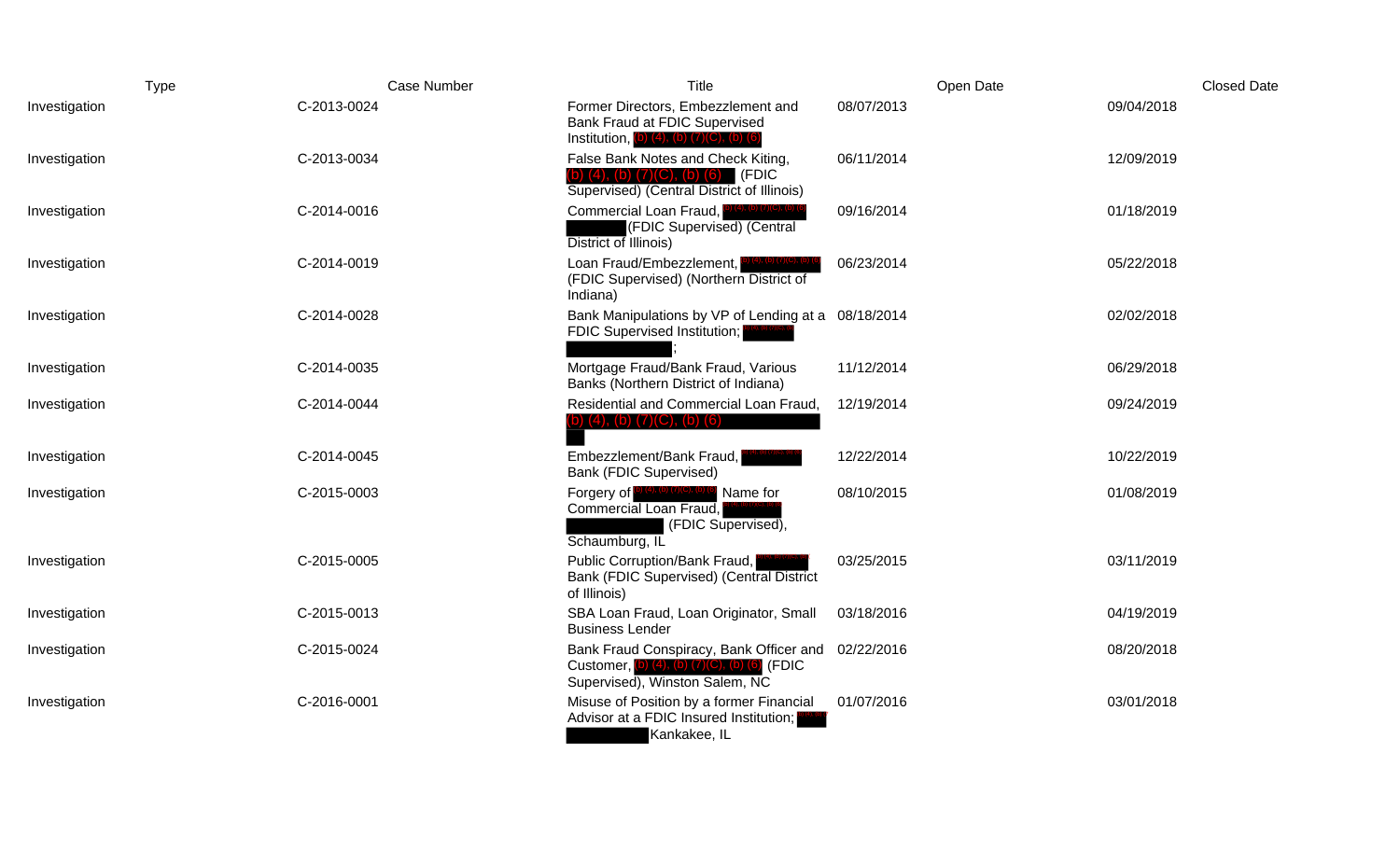|               | Type        | Case Number | Title                                                                                                                                                   | Open Date  | <b>Closed Date</b> |
|---------------|-------------|-------------|---------------------------------------------------------------------------------------------------------------------------------------------------------|------------|--------------------|
| Investigation | C-2016-0002 |             | Embezzlement by Bank Executive of<br>Private Banking,<br>$(4)$ , (b) $(7)(C)$ , (b) (6) (FDIC<br>Insured), Chicago, IL                                  | 02/11/2016 | 12/28/2018         |
| Investigation | C-2016-0003 |             | Bank Fraud/Wire Fraud, (b) (4), (b) (7)(C), (b)<br>(Central District of Illinois)                                                                       | 02/11/2016 | 03/11/2019         |
| Investigation | C-2016-0008 |             | Embezzlement/Elder Abuse,<br>(FDIC Supervised) (Kankakee<br>County)                                                                                     | 04/27/2016 | 05/10/2019         |
| Investigation | C-2016-0013 |             | $^{\text{\tiny{(4), (b)}}\,\text{\tiny{(7)(C), (b)}}\,\text{\tiny{(6)}}\,\,\text{(FDIC)}}$<br>Bank Fraud,<br>Supervised) (Central District of Illinois) | 07/15/2016 | 10/22/2019         |
| Investigation | C-2016-0017 |             | Wire Fraud, Bank Customer,<br>(FDIC Supervised),                                                                                                        | 09/07/2016 | 07/03/2018         |
| Investigation | C-2017-0003 |             | Counterfeit U.S. Treasury Checks,<br>Chicago, IL                                                                                                        | 02/07/2017 | 01/08/2019         |
| Investigation | C-2017-0006 |             | Vault Cash Embezzlement;<br>State Bank (FDIC Insured);                                                                                                  | 05/11/2017 | 08/20/2018         |
| Investigation | C-2017-0007 |             | Embezzlement, Bank Employee,<br>Bank (FDIC Supervised),<br>KY                                                                                           | 06/06/2017 | 03/12/2019         |
| Investigation | C-2017-0009 |             | Loan Scheme Conspiracy by President;<br>) (4), (b) (7)(C), (b) (6) Chicago (FDIC<br>Supervised), Chicago, IL                                            | 07/10/2017 | 03/30/2018         |
| Investigation | C-2017-0010 |             | <b>Bank Group</b>                                                                                                                                       | 07/18/2017 | 04/02/2018         |
| Investigation | C-2017-0012 |             | Bank Fraud, Bank Officer,<br>(FDIC Insured), Ashland, KY                                                                                                | 09/18/2017 | 05/22/2018         |
| Investigation | C-2017-0013 |             | Embezzlement, Bank Customer,<br>(FDIC Insured), Louisville, KY                                                                                          | 09/29/2017 | 05/24/2019         |
| Investigation | C-2017-0014 |             | Embezzlement/Bank Fraud,<br>(FDIC Insured) (Central<br>District of Illinois)                                                                            | 10/03/2017 | 09/17/2019         |
| Investigation | C-2017-0016 |             | Bank Fraud by Customer, Multiple FDIC<br><b>Regulated Institutions</b>                                                                                  | 10/26/2017 | 08/20/2018         |
| Investigation | C-2017-0017 |             | Bank Fraud, Bank Customer,<br>(FDIC Supervised), Chicago,<br>IL.                                                                                        | 10/27/2017 | 12/30/2019         |
| Investigation | C-2017-0018 |             | Fraud by Bank Officer, Financial Holding<br>Company (FDIC supervised)                                                                                   | 11/02/2017 | 04/22/2019         |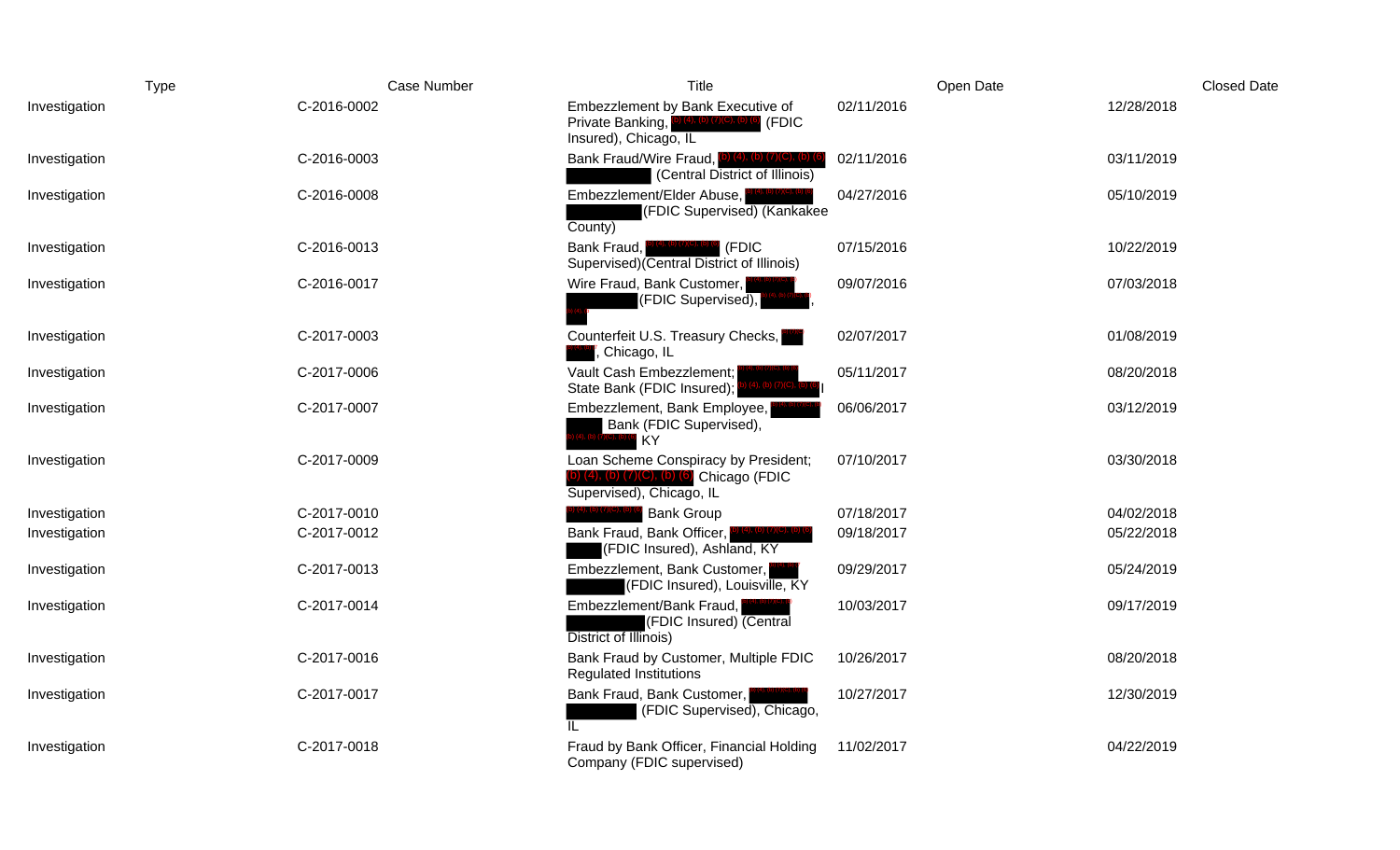| Type          |             | Case Number                                          | <b>Title</b>                                                                                                                      | Open Date  | <b>Closed Date</b> |
|---------------|-------------|------------------------------------------------------|-----------------------------------------------------------------------------------------------------------------------------------|------------|--------------------|
| Investigation | C-2018-0001 | Mortgage Fraud by Customer;<br>Milwaukee, WI         | 01/23/2018<br>(FDIC Supervised);                                                                                                  | 08/07/2018 |                    |
| Investigation | C-2019-0010 | Bank Fraud, Bank Customer,                           | 06/07/2019<br>(FDIC Supervised), Louisville, KY                                                                                   | 12/03/2019 |                    |
| Investigation | D-2011-0003 | Fraud by Bank Officers at FDIC<br>Camargo, OK        | 05/09/2011<br>Supervised Institution, First State Bank,                                                                           | 07/05/2018 |                    |
| Investigation | D-2012-0031 | <b>FDIC Supervised Institution,</b><br>, Houston, TX | Fraud by Bank Officer and Customers at<br>12/03/2012                                                                              | 04/13/2018 |                    |
| Investigation | D-2013-0002 | Obstruction by Officials at FDIC<br>Bancorp          | 02/01/2013<br>Supervised Institutions, Tennessee<br>Commerce Bank/Tennessee Commerce                                              | 04/13/2018 |                    |
| Investigation | D-2013-0022 | Union, El Reno, OK                                   | Fraud by Bank Officer and Customers at<br>12/10/2013<br>FDIC Supervised Insitution, Bank of                                       | 05/14/2019 |                    |
| Investigation | D-2014-0014 | at FDIC Supervised Institution,<br>, Houston, TX     | Fraud by Bank Employee and Customer<br>06/10/2014                                                                                 | 09/30/2018 |                    |
| Investigation | D-2014-0032 |                                                      | Fraud by Bank Officer at FDIC Supervised 01/19/2015<br>Institution, (b) $(4)$ , (b) $(7)(C)$ , (b) $(6)$<br>Las Vegas, New Mexico | 07/09/2018 |                    |
| Investigation | D-2014-0033 | Bank, Edinburg, Texas                                | Embezzlement by Bank Employee at<br>11/26/2014<br>FDIC Insured Institution, First National                                        | 10/22/2018 |                    |
| Investigation | D-2014-0034 | Bank, Edinburg, TX                                   | Embezzlement by Bank Employee at<br>11/26/2014<br>FDIC Insured Institution, First National                                        | 07/30/2018 |                    |
| Investigation | D-2015-0007 |                                                      | Fraud by Bank Officer at FDIC Supervised 06/16/2015<br>Institution, Renasant Bank, Tupelo, MS                                     | 09/25/2019 |                    |
| Investigation | D-2015-0008 | FDIC Insured Institution,<br>Plano, Texas            | Embezzlement by Bank Employee at<br>06/10/2015                                                                                    | 05/15/2019 |                    |
| Investigation | D-2015-0023 |                                                      | Fraud by Bank Officer at FDIC Insured<br>11/03/2015<br>Institution, (b) $(4)$ , (b) $(7)(C)$ , (b) $(6)$                          | 05/14/2019 |                    |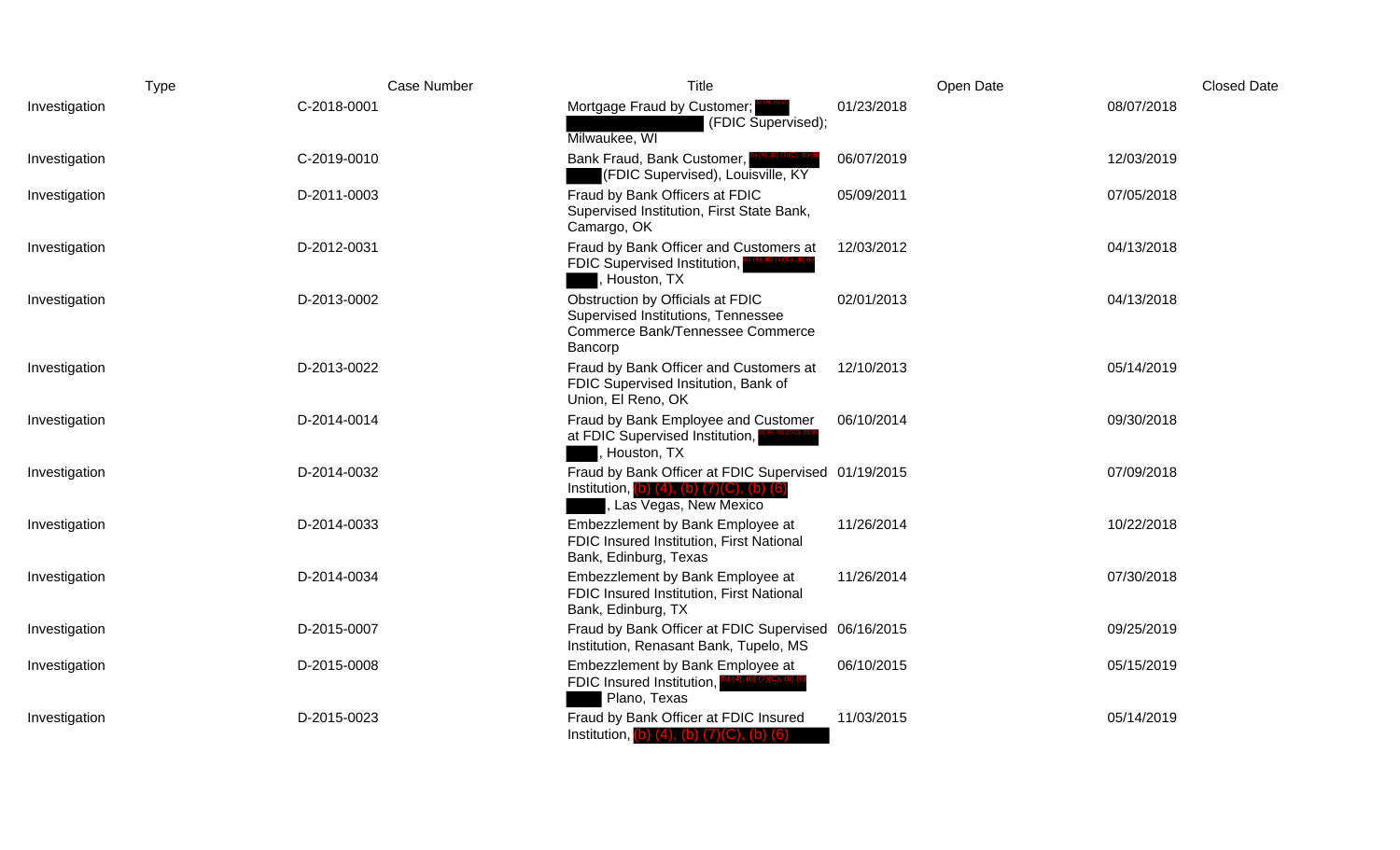|               | <b>Type</b> | Case Number | Title                                                                                                                                | Open Date  | <b>Closed Date</b> |
|---------------|-------------|-------------|--------------------------------------------------------------------------------------------------------------------------------------|------------|--------------------|
| Investigation | D-2015-0024 |             | Fraud by Bank Customer at FDIC Insured 11/09/2015<br>Institution, (b) $(4)$ , (b) $(7)(C)$ , (b) $(6)$<br>Midland, $TX$              |            | 01/07/2019         |
| Investigation | D-2015-0027 |             | Embezzlement and Elder Exploitation by<br>Bank Officer at FDIC Insured Institution,<br><sup>(C), (b) (6</sup> Fayetteville, Arkansas | 12/09/2015 | 06/14/2018         |
| Investigation | D-2015-0028 |             | Fraud by Bank Officer at FDIC Supervised 12/28/2015<br>Institution, $(b)$ $(4)$ , $(b)$ $(7)(C)$ , $(b)$ $(6)$                       |            | 03/15/2019         |
| Investigation | D-2016-0002 |             | Fraud by Bank Officer at FDIC Insured<br>Institution, (b) $(4)$ , (b) $(7)(C)$ , (b) $(6)$                                           | 01/26/2016 | 07/30/2018         |
| Investigation | D-2016-0010 |             | Bank Fraud by Former VP/Loan Officer at<br>a FDIC Supervised Institution;                                                            | 04/01/2016 | 01/24/2018         |
| Investigation | D-2016-0015 |             | Fraud by Bank Customer at FDIC<br>Supervised Institution, $\left($ b) $(4)$ , $\left($ b) $(7)(C)$ , $\left($ b) $\left($            | 06/10/2016 | 02/13/2019         |
| Investigation | D-2016-0019 |             | Bribery by Bank Officer at FDIC Insured<br>Institution, $(b)$ (4), (b) (7)(C), (b) (6                                                | 06/17/2016 | 09/30/2018         |
| Investigation | D-2016-0022 |             | Fraud by Bank Customer at Multiple FDIC<br>Supervised Institutions Including                                                         | 10/11/2016 | 11/18/2019         |
| Investigation | D-2016-0023 |             | Embezzlement by Employees at a FDIC<br>Insured Institution; Great Plains National<br>Bank, Elk City, OK (victim);                    | 10/26/2016 | 03/29/2018         |
| Investigation | D-2016-0024 |             | Insider Trading by Bank Executive at<br>FDIC Regulated Institution,                                                                  | 12/05/2016 | 06/30/2019         |
| Investigation | D-2016-0025 |             | Treasury Auction Manipulation by Multiple<br><b>FDIC Insured Institutions</b>                                                        | 12/09/2016 | 05/21/2019         |
| Investigation | D-2017-0008 |             | Fraud by Bank Customer at FDIC<br>Supervised Institution,<br>Memphis, TN                                                             | 08/07/2017 | 02/08/2019         |
| Investigation | D-2017-0010 |             | Fraud by Bank Customers at FDIC<br>Insured Institution,<br>(4), (b) (7)(し), (b) (t)<br>(                                             | 08/28/2017 | 09/23/2018         |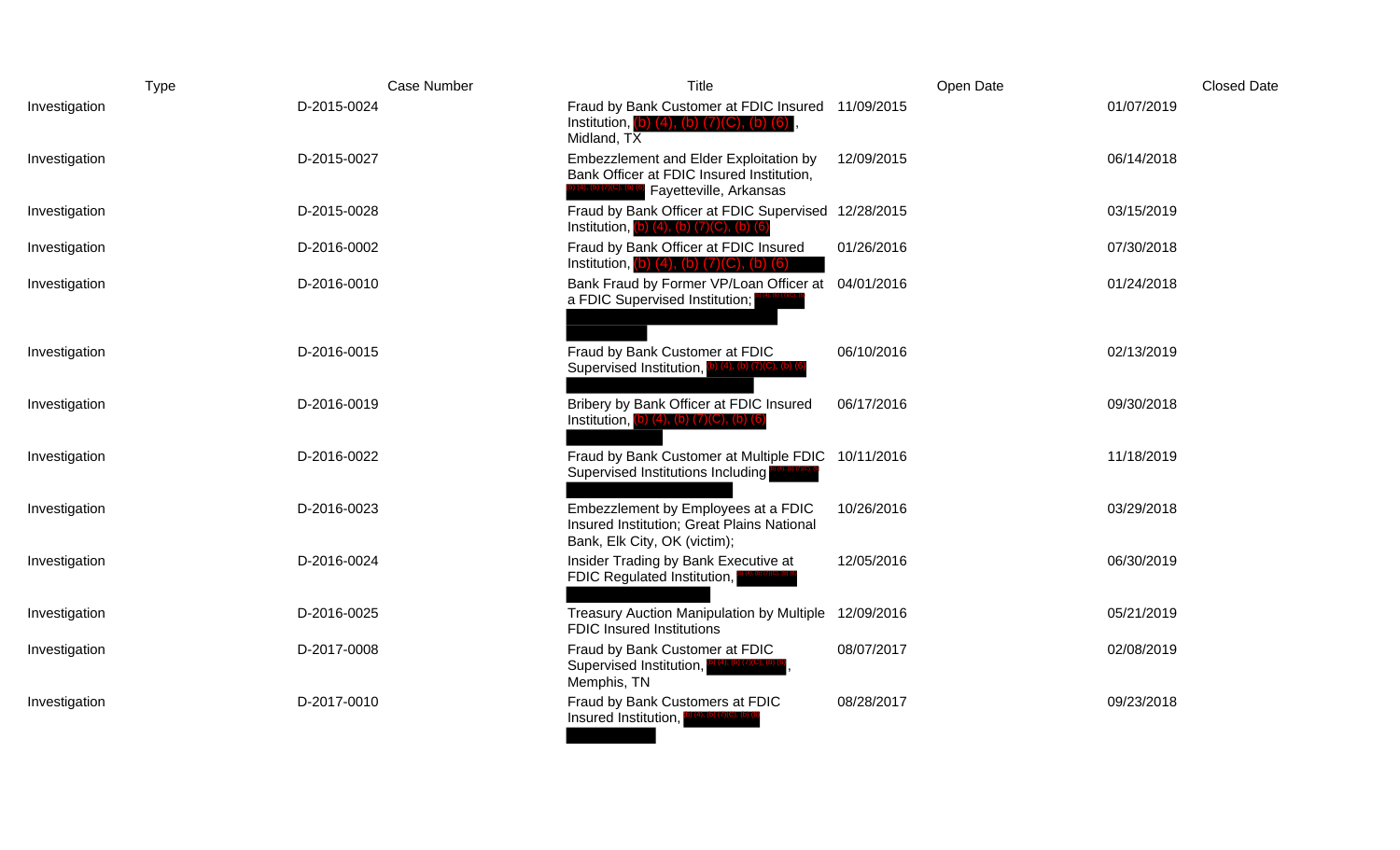| <b>Type</b>   | Case Number | Title                                                                                                                 | Open Date  | <b>Closed Date</b> |
|---------------|-------------|-----------------------------------------------------------------------------------------------------------------------|------------|--------------------|
| Investigation | D-2017-0014 | Fraud and Elder Exploitation by Bank<br>Employee at FDIC Insured Institution,<br>Capital One, N.A., Austin, TX        | 11/08/2017 | 09/24/2019         |
| Investigation | D-2017-0015 | Employee Misconduct - Contract Fraud                                                                                  | 11/17/2017 | 05/31/2018         |
| Investigation | D-2018-0002 | Embezzlement by Bank Officer at FDIC<br>Insured Institution, SmartBank, Pigeon<br>Forge, TN                           | 05/22/2018 | 09/30/2019         |
| Investigation | D-2018-0004 | Embezzlement by Bank Officer at FDIC<br>Insured Institution, Citizens National Bank<br>at Brownwood, TX               | 09/20/2018 | 11/21/2019         |
| Investigation | H-2017-0004 | <b>Employee Administrative Misconduct</b>                                                                             | 12/16/2017 | 03/28/2018         |
| Investigation | K-2011-0005 | Alleged Loan Fraud by Former Senior VP<br>at FDIC Supervised Institution; (b) (4),<br>$(b)$ $(6)$ ,                   | 02/18/2011 | 02/12/2018         |
| Investigation | K-2011-0010 | Alleged Bank Fraud Scheme by Bank<br>Executive of Failed Bank, Sun Security<br>Bank (FDIC Supervised), Ellington, MO; | 05/06/2011 | 06/08/2018         |
| Investigation | K-2015-0001 | Mexican Mennonite Drug Cartel, Money<br>Laundering Et Al., Plains State Bank,<br>(FDIC Supervised), Plains, KS        | 01/13/2015 | 07/16/2019         |
| Investigation | K-2015-0002 | Bank Fraud by Former Loan Officer at<br>FDIC Supervised Institution (b) (4), (b)<br>$(6)$ , $(b)$ $(7)$               | 03/02/2016 | 03/05/2018         |
| Investigation | K-2015-0009 | $(4)$ , $(b)$ $(6)$ , $(b)$ $(7)(C)$<br>Money Laundering                                                              | 09/15/2015 | 07/16/2019         |
| Investigation | K-2016-0001 | Alleged misuse of FDIC insurance status<br>on investments instruments by Executives<br>b) (4), (b) (6), (b)           | 01/26/2016 | 12/06/2018         |
| Investigation | K-2016-0002 | Alleged Fraud Scheme by Bank Executive 06/07/2016<br>and Borrower, $(b)$ $(4)$ , $(b)$ $(6)$ , $(b)$ $(7)$            |            | 09/26/2018         |
| Investigation | K-2016-0009 | a failed<br>financial institution, Alleged Bank/Loan<br>Fraud (b) $(4)$ , (b) $(6)$ , (b) $(7)(C)$                    | 06/02/2016 | 05/10/2018         |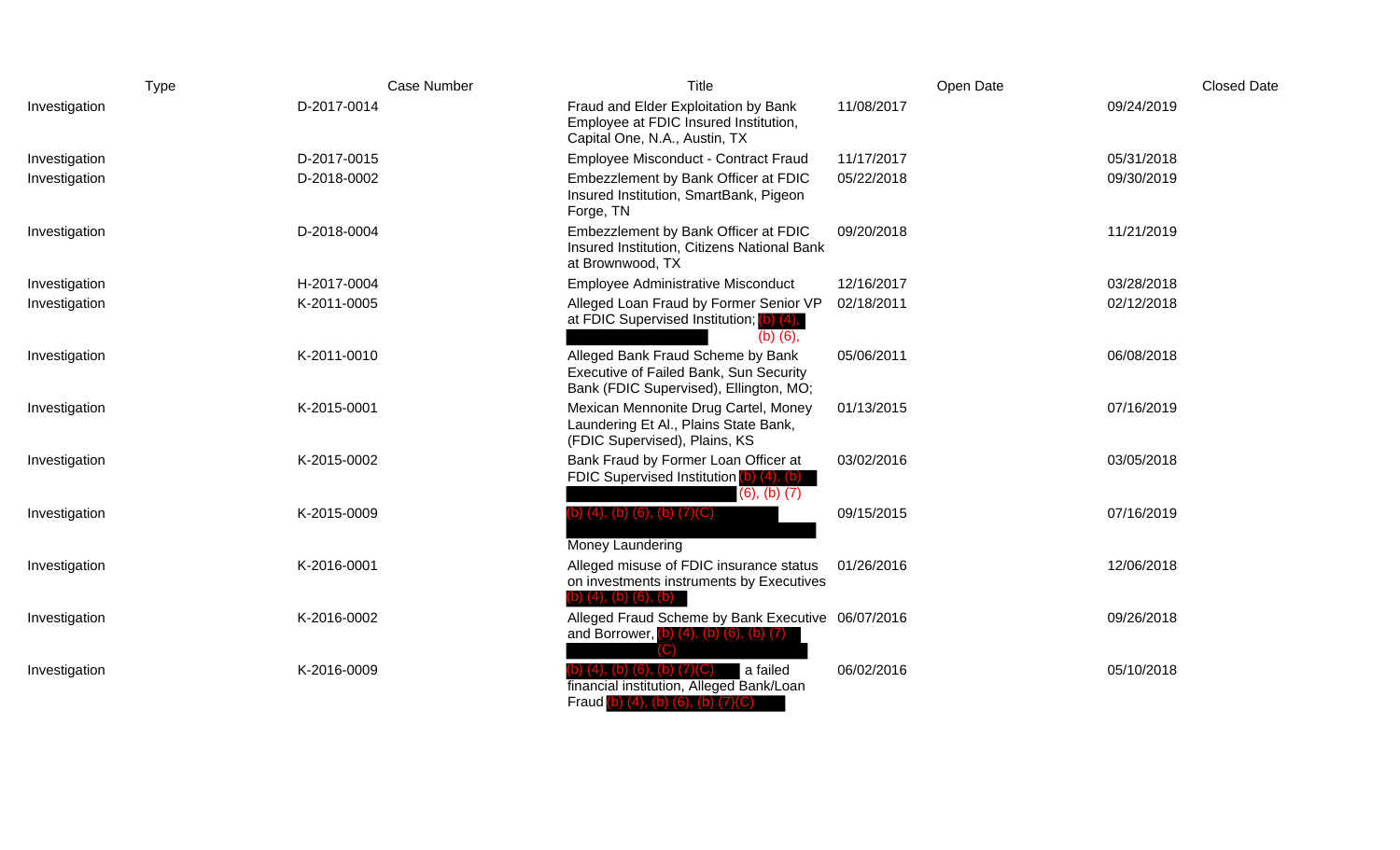|               | Type        | Case Number | Title                                                                                                                       | Open Date  | <b>Closed Date</b> |
|---------------|-------------|-------------|-----------------------------------------------------------------------------------------------------------------------------|------------|--------------------|
| Investigation | K-2016-0015 |             | 6), (b) (7)(C)<br>an FDIC supervised<br>institution, Alleged Bank/Loan Fraud by<br><b>Bank Exec</b>                         | 12/19/2016 | 09/30/2018         |
| Investigation | K-2017-0005 |             | 4), (b) (6), (b) $(f)(C)$<br><b>Alleged Bank Fraud</b><br>involving Holding Company Executive                               | 03/13/2017 | 06/27/2019         |
| Investigation | K-2017-0006 |             | Alleged Misuse of FDIC Seal/Writings by<br>an unregulated third parties, Southern<br>Minnesota                              | 03/13/2017 | 08/27/2018         |
| Investigation | K-2017-0008 |             | Alleged "Pay-Day" Lending Scheme at<br>FDIC Insured Institution, $(b)$ $(4)$ , $(b)$ $(6)$ ,<br>$(b)$ $(7)(C)$              | 04/10/2017 | 09/30/2018         |
| Investigation | N-2007-0026 |             | Alleged fraud by former Bank Executive at 10/24/2007<br>FDIC Supervised, (b) (4), (b)<br>(6), (b) (7)(C)                    |            | 05/04/2018         |
| Investigation | N-2010-0006 |             | Asset Based Loan Fraud Involving Failed<br>FDIC Supervised Institution,<br>Westernbank, Puerto Rico                         | 02/04/2010 | 08/16/2019         |
| Investigation | N-2011-0002 |             | Mortgage Fraud (b) $(4)$ , $(b)$ $(6)$ , $(b)$<br>Involving) (a)led FDIC Insured<br>Institution, IndyMac Bank, Pasadena, CA | 01/20/2011 | 07/30/2019         |
| Investigation | N-2011-0007 |             | Rainy Day Foundation, New York, NY;<br>Mortgage Fraud                                                                       | 04/28/2011 | 06/08/2018         |
| Investigation | N-2012-0012 |             | (b) $(6)$ , $(b)$ $(7)(C)$<br>Mortgage Fraud<br><u>(b) (b)</u>                                                              | 06/13/2012 | 09/25/2018         |
| Investigation | N-2013-0011 |             | Identity Theft involving FDIC Insured<br>Institution, Staten Island, NY;                                                    | 07/09/2013 | 02/27/2018         |
| Investigation | N-2014-0017 |             | Fraud by Bank Insiders at a failed FDIC<br>Supervised Institution, (b) (4), (b) (6),<br>b) (4), (b) (6),                    | 03/03/2015 | 07/10/2018         |
| Investigation | N-2014-0023 |             | <b>Builder Bailout and Mortgage Fraud</b><br>Involving FDIC Insured Institution                                             | 11/20/2014 | 03/19/2019         |
| Investigation | N-2015-0003 |             | $(6)$ , $(b)$ $(7)(C)$<br><b>Bank Failure</b>                                                                               | 05/07/2015 | 01/03/2018         |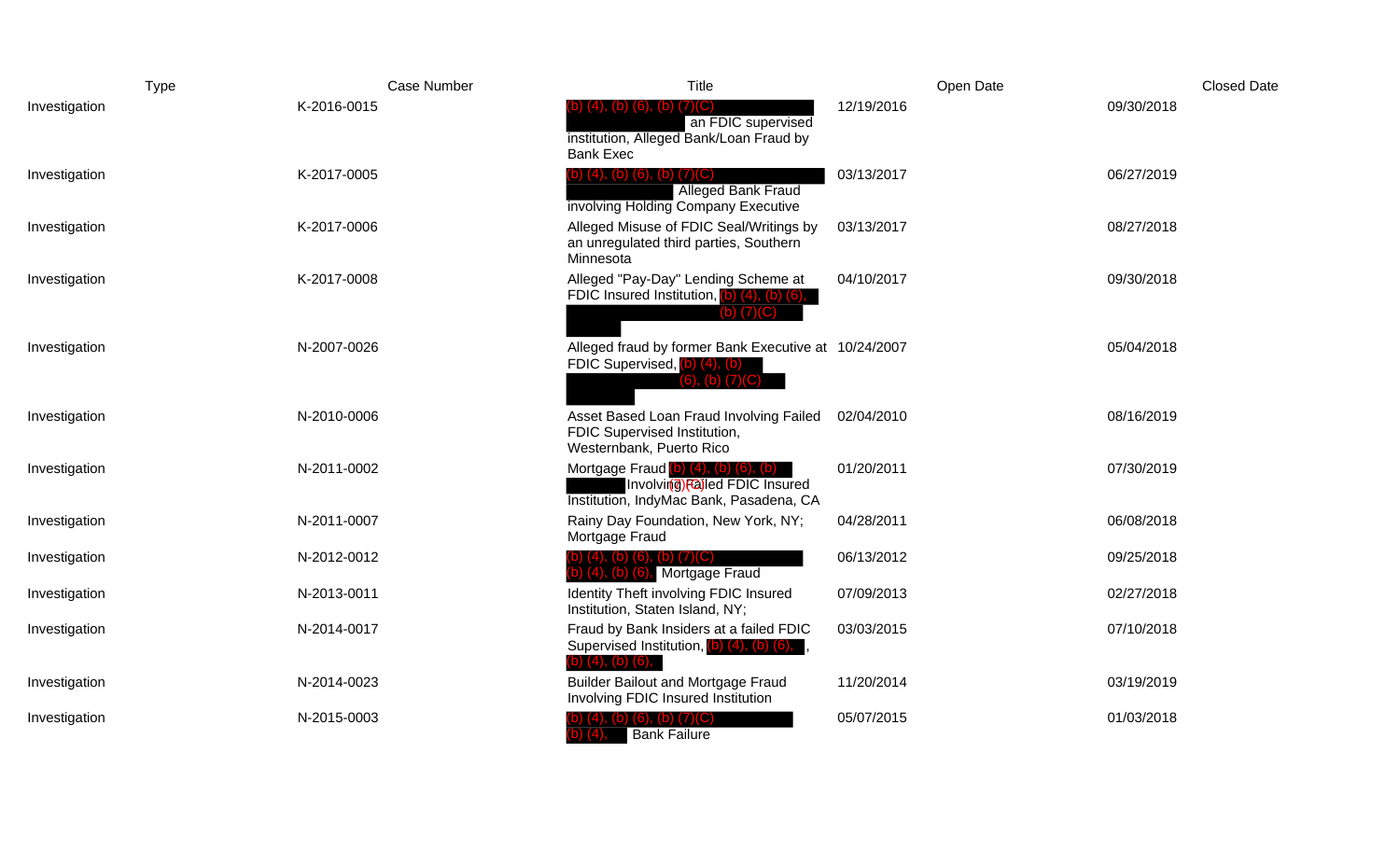| <b>Type</b>   |             | Case Number | Title                                                                                                                     | Open Date  | <b>Closed Date</b> |
|---------------|-------------|-------------|---------------------------------------------------------------------------------------------------------------------------|------------|--------------------|
| Investigation | N-2015-0006 |             | Impersonation of $(b)$ $(6)$ , $(b)$ $(7)(C)$<br><b>Hotline Complaint</b>                                                 | 09/18/2015 | 07/13/2018         |
| Investigation | N-2015-0016 |             | Fraud by RMBS Trader at Financial<br>Services Firm, Cantor Fitzgerald, CT                                                 | 06/19/2015 | 07/02/2018         |
| Investigation | N-2015-0017 |             | Bank Fraud by Bank Executive at FDIC<br>Supervised Institution, $(b)$ $(4)$ , $(b)$ $(6)$ , $(b)$<br>, Philadelphia, PA   | 02/29/2016 | 06/17/2019         |
| Investigation | N-2015-0027 |             | Loan Fraud Involving FDIC Supervised<br>Institution, (b) $(4)$ , (b) $(6)$ , (b) $(7)(C)$                                 | 10/22/2015 | 12/18/2018         |
| Investigation | N-2016-0003 |             | Consumer Loan Fraud at FDIC-Insured<br>Intitution, (b) $(4)$ , (b) $(6)$ , (b) $(7)$                                      | 09/23/2016 | 09/27/2019         |
| Investigation | N-2016-0004 |             | Bank Fraud by Former Bank Executive at<br>FDIC Insured Institution, Northumberland<br>National Bank, Northumberland, PA   | 01/15/2016 | 09/23/2019         |
| Investigation | N-2016-0008 |             | Chief Accounting Officer Embezzlement,<br>West View Savings Bank (FDIC<br>Supervised)                                     | 06/14/2016 | 04/23/2018         |
| Investigation | N-2016-0009 |             | Wire and Credit Card Fraud by Bank<br><b>Customer Involving FDIC Supervised</b><br>Institution, ACNB Bank, Gettysburg, PA | 06/19/2016 | 09/23/2019         |
| Investigation | N-2016-0011 |             | Foreign Exchange Fraud by Traders at<br>FDIC Supervised Institution, Barclays<br>Bank, San Francisco, California          | 07/05/2016 | 04/09/2019         |
| Investigation | N-2016-0016 |             | Money Laundering and BSA Violations by 11/02/2016<br>FDIC Supervised Institution, (b) (4), (b)<br>Miami, FL               |            | 03/28/2019         |
| Investigation | N-2017-0001 |             | Fraud by Bank Employee at FDIC Insured 07/01/2017<br>Institution, $(b)$ $(4)$ , $(b)$                                     |            | 05/20/2019         |
| Investigation | N-2017-0008 |             | <b>Embezzlement Involving FDIC Insured</b><br>Institution, $(b)$ $(4)$ , $(b)$ $(6)$ , $(b)$ $(7)$                        | 06/01/2017 | 02/25/2019         |
| Investigation | N-2017-0013 |             | Identity Theft and Check Fraud involving<br>FDIC Insured Institution, $(b)$ $(4)$ , $(b)$ $(6)$ ,<br>New York and Florida | 11/27/2017 | 06/17/2019         |
| Investigation | N-2018-0005 |             | <b>Business Email Compromise involving</b><br>FDIC-Insured Institution, (b) (4),                                          | 01/03/2019 | 03/01/2019         |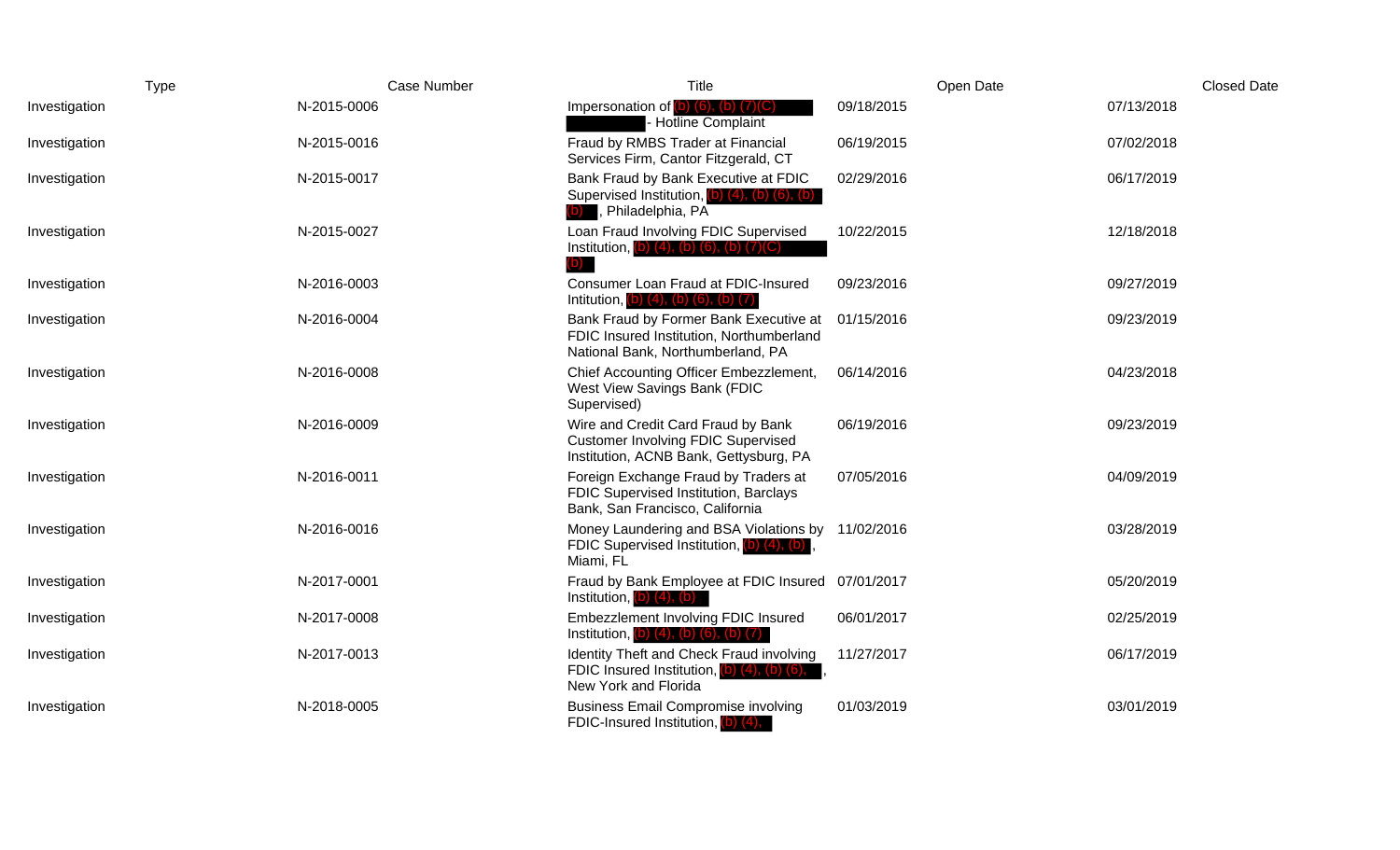| <b>Type</b>   | Case Number | Title                                                                                                                       | Open Date  | <b>Closed Date</b> |
|---------------|-------------|-----------------------------------------------------------------------------------------------------------------------------|------------|--------------------|
| Investigation | N-2018-0006 | BSA Violations by Bank Insider at FDIC<br>Supervised Institution, (b) (4), (b)<br>Miami, Florida $\overline{(6)}$ , (b) (7) | 05/23/2018 | 09/04/2019         |
| Investigation | S-2010-0006 | Mortage Fraud by Official at FDIC Insured 01/27/2010<br>Institution, Pierce Commercial Bank Home<br>Loans, Pyuallup, WA     |            | 05/30/2018         |
| Investigation | S-2010-0041 | Sonoma Valley Bank (FDIC Supervised),<br>Senior Bank Officials, Sonoma, CA<br>(Closed Bank)                                 | 01/24/2011 | 12/02/2019         |
| Investigation | S-2011-0015 | Fraud by Bank Executive; Mirae Bank<br>(FDIC Supervised), Los Angeles, CA<br>(Failed Bank); Commercial Loan Fraud           | 03/12/2012 | 12/13/2019         |
| Investigation | S-2011-0016 | Fraud by Bank Executive; Wilshire State<br>Bank (FDIC Supervised), Los Angeles, CA<br>(Victim); Commercial Loan Fraud       | 03/12/2012 | 02/07/2019         |
| Investigation | S-2012-0010 | Kobra Properties, Commercial Loan<br>Fraud, Central Pacific Bank (FDIC<br>Supervised), Honolulu, HI                         | 09/27/2012 | 08/16/2018         |
| Investigation | S-2012-0017 | Bank of Oswego, Lake Oswego, OR                                                                                             | 12/06/2012 | 02/07/2019         |
| Investigation | S-2012-0021 | (FDIC<br>b) (4), (b) (6), (b) (7)(C)<br>Supervised), (b) (4), (b); Factoring Fraud                                          | 06/12/2013 | 02/07/2019         |
| Investigation | S-2012-0022 | Contract Fraud, (b) $(4)$ , (b) $(7)(C)$ , (b)                                                                              | 04/24/2014 | 03/05/2019         |
| Investigation | S-2013-0013 | b) (7)(A)<br>Fresno, CA                                                                                                     | 11/22/2014 | 12/13/2019         |
| Investigation | S-2014-0004 | Syringa Bank, Boise, ID                                                                                                     | 04/01/2014 | 08/16/2018         |
| Investigation | S-2015-0002 | Bribery of Bank Official,<br>$(F)(00), (b)$ (6)<br>Supervised), $(b)$ $(4)$ , $(b)$                                         | 01/29/2015 | 05/03/2018         |
| Investigation | S-2016-0002 | Bank Fraud by Former Customer Service<br>Manager at FDIC Insured Institution, (b)<br>Los Angeles, CA $\overline{(4)}$ ,     | 03/08/2017 | 09/27/2018         |
| Investigation | S-2016-0006 | Fraud by Bank Customer, WebBank<br>(FDIC Supervised) (Victim)                                                               | 12/08/2016 | 02/14/2019         |
| Investigation | S-2016-0007 | BSA Violations, First California Bank,<br>Westlake Village, CA                                                              | 01/18/2017 | 05/03/2018         |